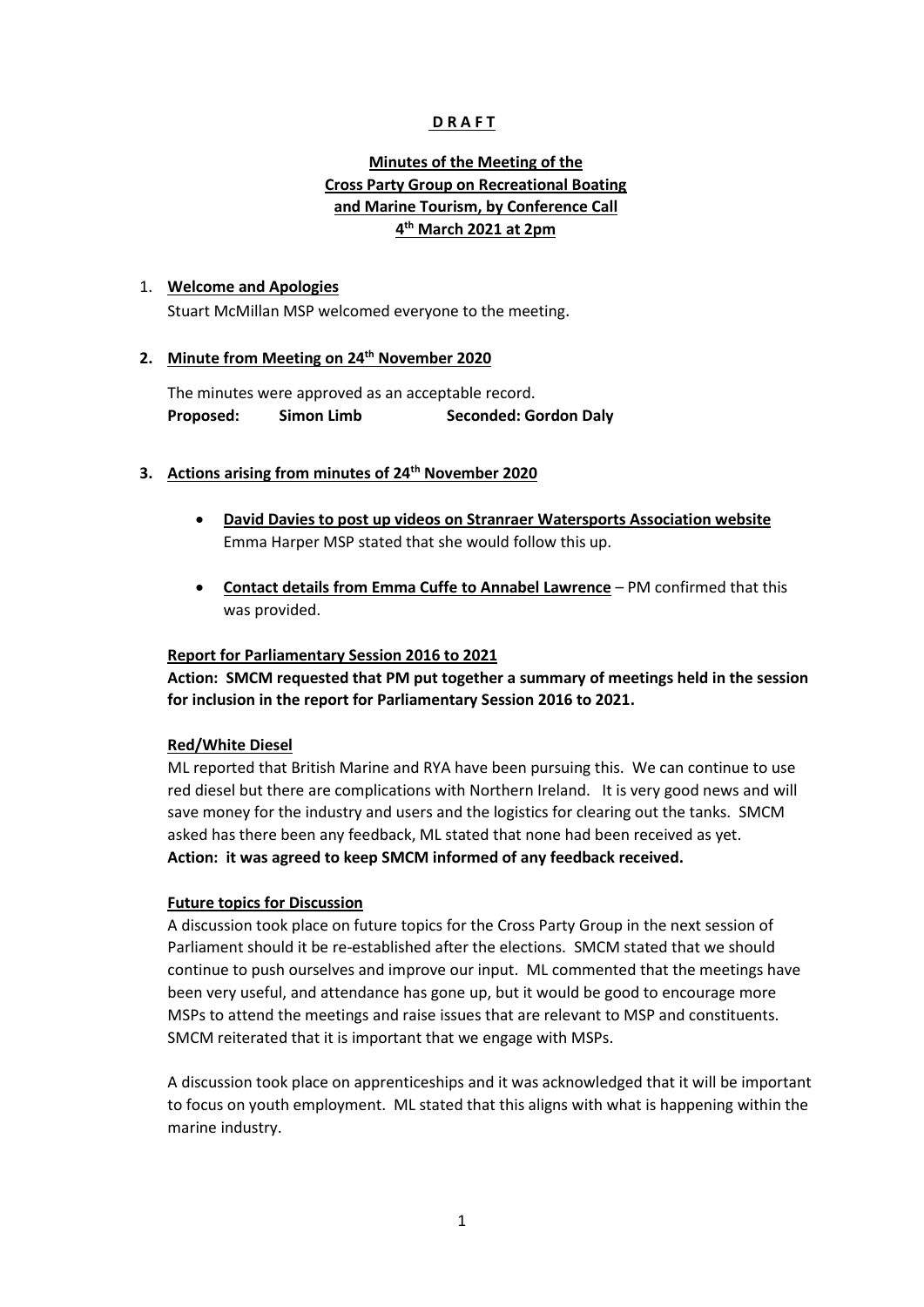Emma Harper MSP stated that the Stranraer Watersports Association hugely appreciated the opportunity to being invited to speak at the CPG. Emma Harper MSP indicated that she would wish to continue to be involved with the Cross Party Group and gave her thanks to SMCM.

## **The following items were suggested as future agenda topics:**

## **Low Carbon Travel**

GR suggested working with other CPGs on low carbon travel as it is important for the sport, boaters and others and it would be beneficial to have a joined-up approach.

**Action: It was agreed that the first meeting after the election to have this as a focus topic agenda. It was also agreed that we look at other areas that could become focus topics for both this Cross Party Group and other groups that are established post-election. ML agreed that it would be good to keep it as single focussed subject for joint group meetings.** 

SL also asked if we could look at hybrid boats and the setting up the infrastructure.

**Action: Members to consider areas within the environmental arena with single agenda item at first meeting in the new session of Parliament.**

The other following items were proposed as future agenda topics:

## **National Covid-19 Recovery Plan**

AR stated that it would be good to align items and have key line that is the environment so we should keep it on the horizon so that we are it is relevant to COVID.

**Myles Farnbank suggested 2 issues to cover:**

- **Giant Strides Marine Tourism Strategy**
- **Our Waters Clean and Blue**
	- o **The return of the 3-mile fishing zone seeking CPG views.**
	- o **Impact of dredging on fishing inshore.**
	- o **Other issues re marine environment**

**Action: JS suggested gathering environmental items under this heading of Our Waters Clean and Blue.**

**4. AOCB**

Myles Farnbank outlined the New WiSe Adventure Course that is taking place. **Action: MF to forward details to PM for onward circulation to the CPG members.**

**CPG Terms of Reference** - ML suggested having revised Terms of Reference for CPG.

Thanks was given for all contributions and the meeting closed with vote of thanks to Chair.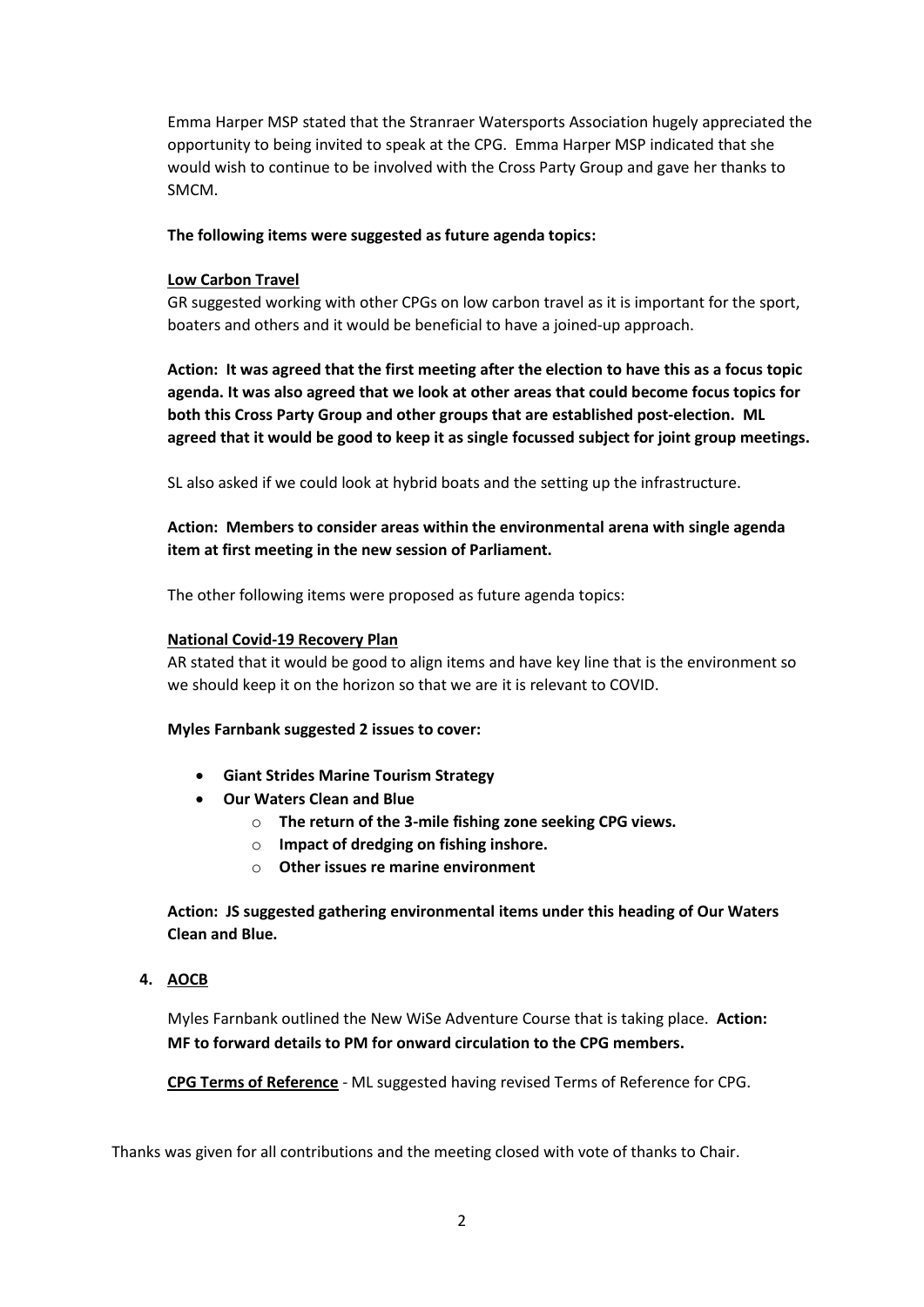# **APPENDIX 1**

# **ACTIONS**

| 1. | <b>Environment, Climate Change and Land</b><br><b>Reform Committee</b><br>PM to contact Clerk to the Committee Lynn<br>Tullis and Convenor Gillian Martin MSP (SNP<br>Aberdeen.                                                                                                          | <b>SMCM</b> | 18/9/20 | Ongoing                                                                                                    |
|----|------------------------------------------------------------------------------------------------------------------------------------------------------------------------------------------------------------------------------------------------------------------------------------------|-------------|---------|------------------------------------------------------------------------------------------------------------|
| 2. | <b>East Coast</b><br>Forth Estuary Forum and the Tay Estuary Forum<br>have been carrying out preliminary work that<br>will help underpin the planning of the Forth and<br>Tay Marine Region.<br>Invite to be sent to Chris Cutts<br>(chris.cutts@forthestuaryforum.co.uk) to<br>discuss. | <b>PM</b>   |         | <b>Barry Shafe</b><br>attending the<br>June meeting<br>(Chris Cutts<br>now left<br>Forth Estuary<br>Forum) |
| 3. | <b>Marine Litter</b><br>Recycling Schemes - PM to send an email to<br>both Audit Scotland and Keep Scotland<br>Beautiful to get information and will circulate<br>information.                                                                                                           | PM          |         | Contact<br>provided,<br>needs to be<br>followed up.                                                        |
| 4. | <b>Red/White Diesel</b><br>It was agreed to keep SMCM informed of any<br>feedback received.                                                                                                                                                                                              | PM          | 4/3/21  |                                                                                                            |
| 5. | <b>Report for Parliament</b><br>This will be drafted for the Parliamentary end of<br>session in 2021.                                                                                                                                                                                    | <b>SMCM</b> | 18/9/20 | Ongoing                                                                                                    |
| 6. | David Davies to post up videos on Stranraer<br><b>Watersports Association website</b><br>Emma Harper MSP stated that she would follow<br>this up.                                                                                                                                        |             |         |                                                                                                            |
| 7. | <b>Future topics for Discussion</b>                                                                                                                                                                                                                                                      |             |         |                                                                                                            |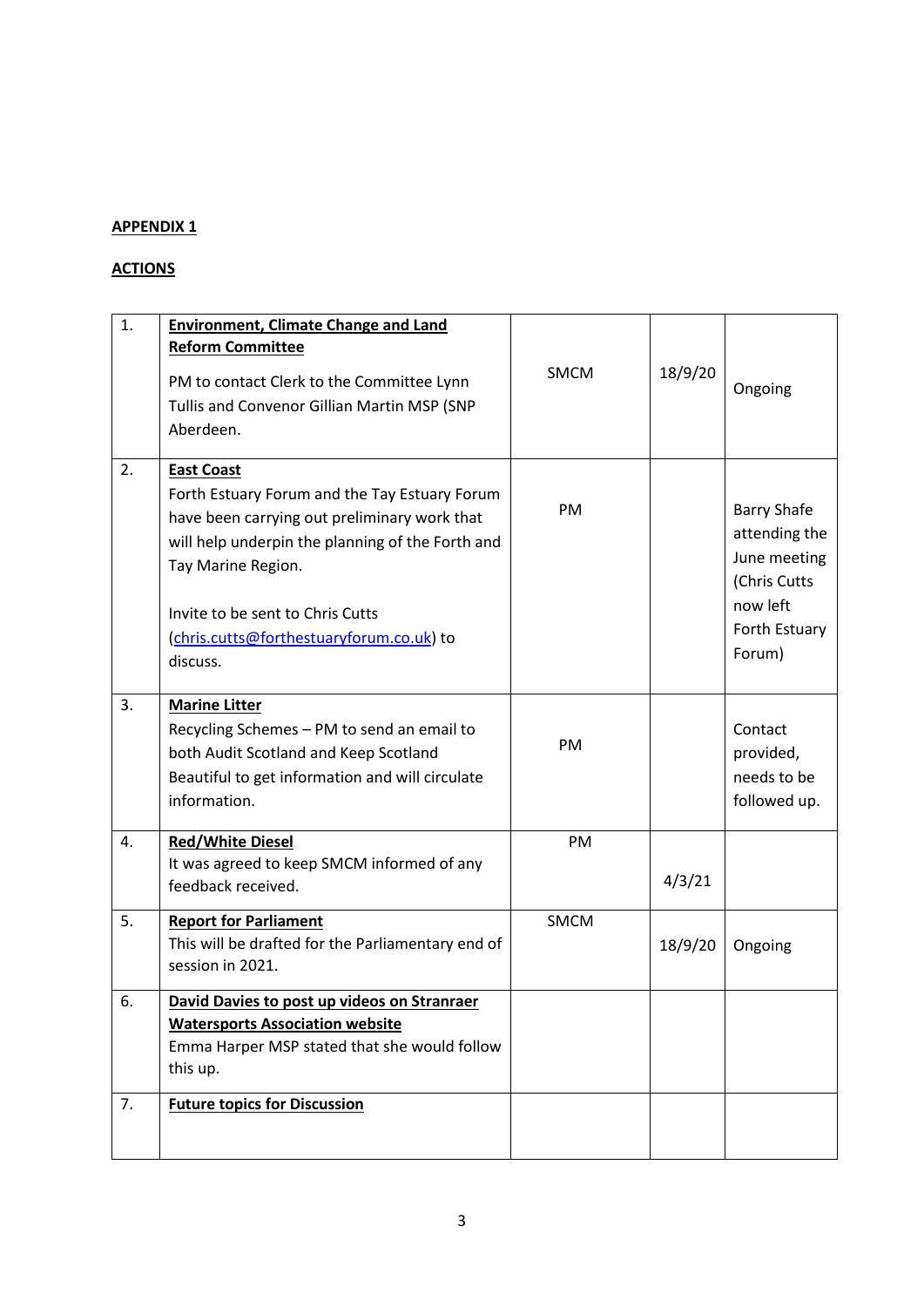|    | 1.            | Low Carbon Travel                                                                                                                                                                                                                                                                                                 |  |  |
|----|---------------|-------------------------------------------------------------------------------------------------------------------------------------------------------------------------------------------------------------------------------------------------------------------------------------------------------------------|--|--|
|    |               | The first meeting after the election to                                                                                                                                                                                                                                                                           |  |  |
|    |               | have this as a focus topic agenda.                                                                                                                                                                                                                                                                                |  |  |
|    |               | 2. look at other areas that could become                                                                                                                                                                                                                                                                          |  |  |
|    |               | focus topics for both this Cross Party                                                                                                                                                                                                                                                                            |  |  |
|    |               | Group and other groups that are                                                                                                                                                                                                                                                                                   |  |  |
|    |               | established post-election with single                                                                                                                                                                                                                                                                             |  |  |
|    |               | focus topic.                                                                                                                                                                                                                                                                                                      |  |  |
|    | 3.            | Hybrid boats and the setting up the                                                                                                                                                                                                                                                                               |  |  |
|    |               | infrastructure.                                                                                                                                                                                                                                                                                                   |  |  |
|    |               | 4. National Covid-19 Recovery Plan                                                                                                                                                                                                                                                                                |  |  |
|    |               | AR stated that it would be good to align                                                                                                                                                                                                                                                                          |  |  |
|    |               | items and have key line that is the                                                                                                                                                                                                                                                                               |  |  |
|    |               | environment so we should keep it on                                                                                                                                                                                                                                                                               |  |  |
|    |               | the horizon so that we are it is relevant                                                                                                                                                                                                                                                                         |  |  |
|    |               | to COVID.                                                                                                                                                                                                                                                                                                         |  |  |
|    |               | 5. Giant Strides Marine Tourism Strategy -<br>Our Waters Clean and Blue<br>The return of the 3-mile fishing<br>zone seeking CPG views.<br>Impact of dredging on fishing<br>inshore.<br>Other issues re marine<br>environment<br>6. Our Waters Clean and Blue<br>Gather environmental items under this<br>heading. |  |  |
|    |               |                                                                                                                                                                                                                                                                                                                   |  |  |
| 8. |               | <b>Cross Party Group Terms of Reference</b>                                                                                                                                                                                                                                                                       |  |  |
|    |               | Consideration to be given to revising the Terms                                                                                                                                                                                                                                                                   |  |  |
|    | of Reference. |                                                                                                                                                                                                                                                                                                                   |  |  |
|    |               |                                                                                                                                                                                                                                                                                                                   |  |  |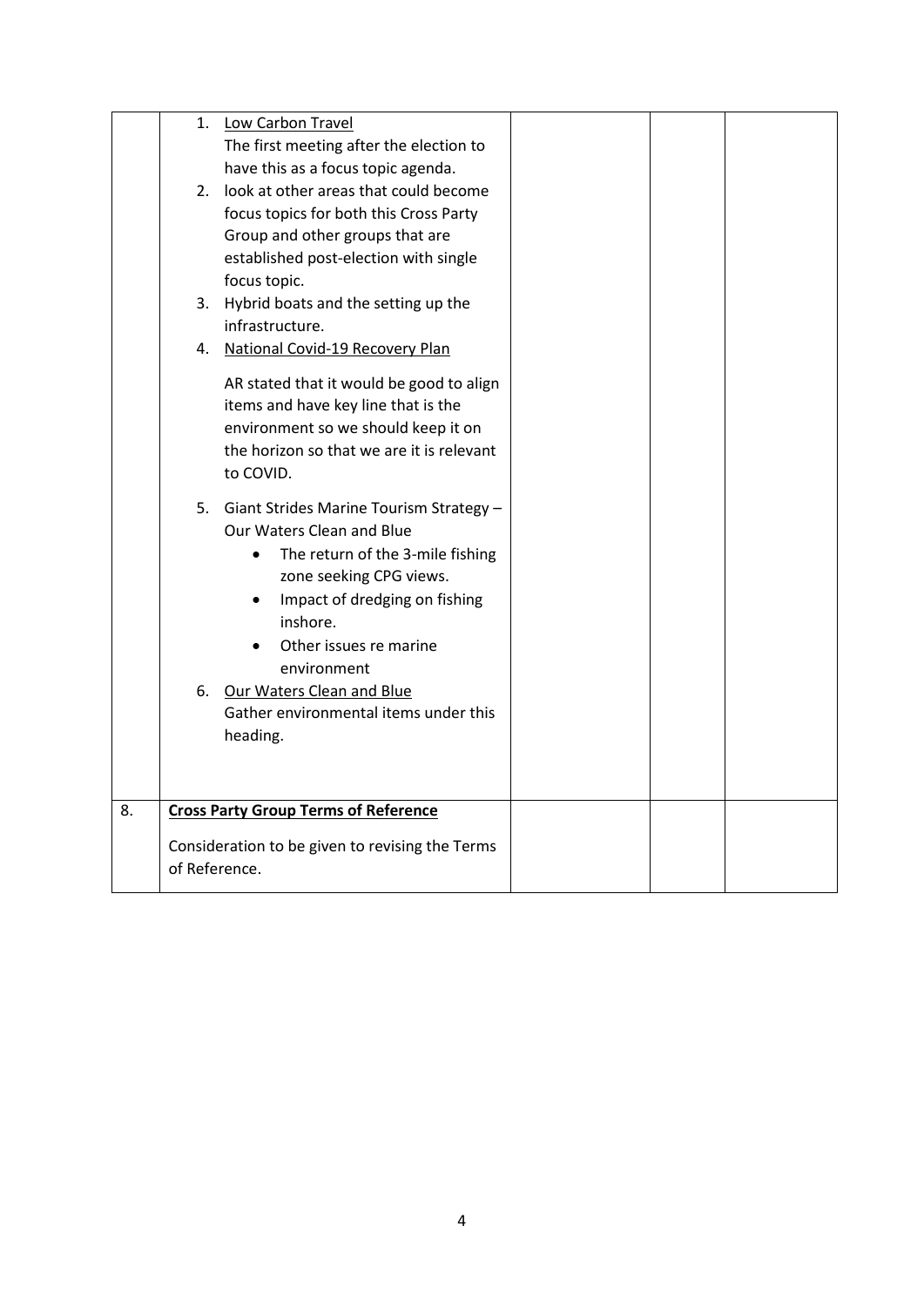# **APPENDIX 2 ATTENDANCE**

|     | <b>Name</b>                | Organisation                                     |
|-----|----------------------------|--------------------------------------------------|
| 1.  | <b>Stuart McMillan MSP</b> | Convenor                                         |
| 2.  | Emma Harper MSP            |                                                  |
| 3.  | <b>Pauline McGrow</b>      | RYA Scotland, Secretariat                        |
| 4.  | <b>Gordon Daly</b>         | <b>RYA Scotland</b>                              |
| 5.  | <b>Martin Latimer</b>      | <b>British Marine Scotland</b>                   |
| 6.  | Jonathan Mosse             | <b>RYA Scotland</b>                              |
| 7.  | <b>Graham Russell</b>      | <b>RYA Scotland</b>                              |
| 8.  | James Stuart               | British Marine Scotland/One Planet<br>Consulting |
| 9.  | <b>Stuart Smith</b>        | <b>Scottish Canoe Association</b>                |
| 10. | Myles Farnbank             | SAAF                                             |
| 11. | Annabel Lawrence           | University of Highlands and Islands              |
| 12  | <b>Andrew Rendle</b>       | <b>Scottish Coastal Rowing Association</b>       |
| 13. | Simon Limb                 | <b>British Marine Scotland</b>                   |
| 14. | Clair McFarlan             | Solway Firth Partnership                         |
| 15. | Sarah Kennedy              | Fort William and Shoreline company               |
| 16. | <b>Charles Bird</b>        | <b>RYA Scotland</b>                              |
| 17. | Alan Rankin                | Sail Scotland                                    |